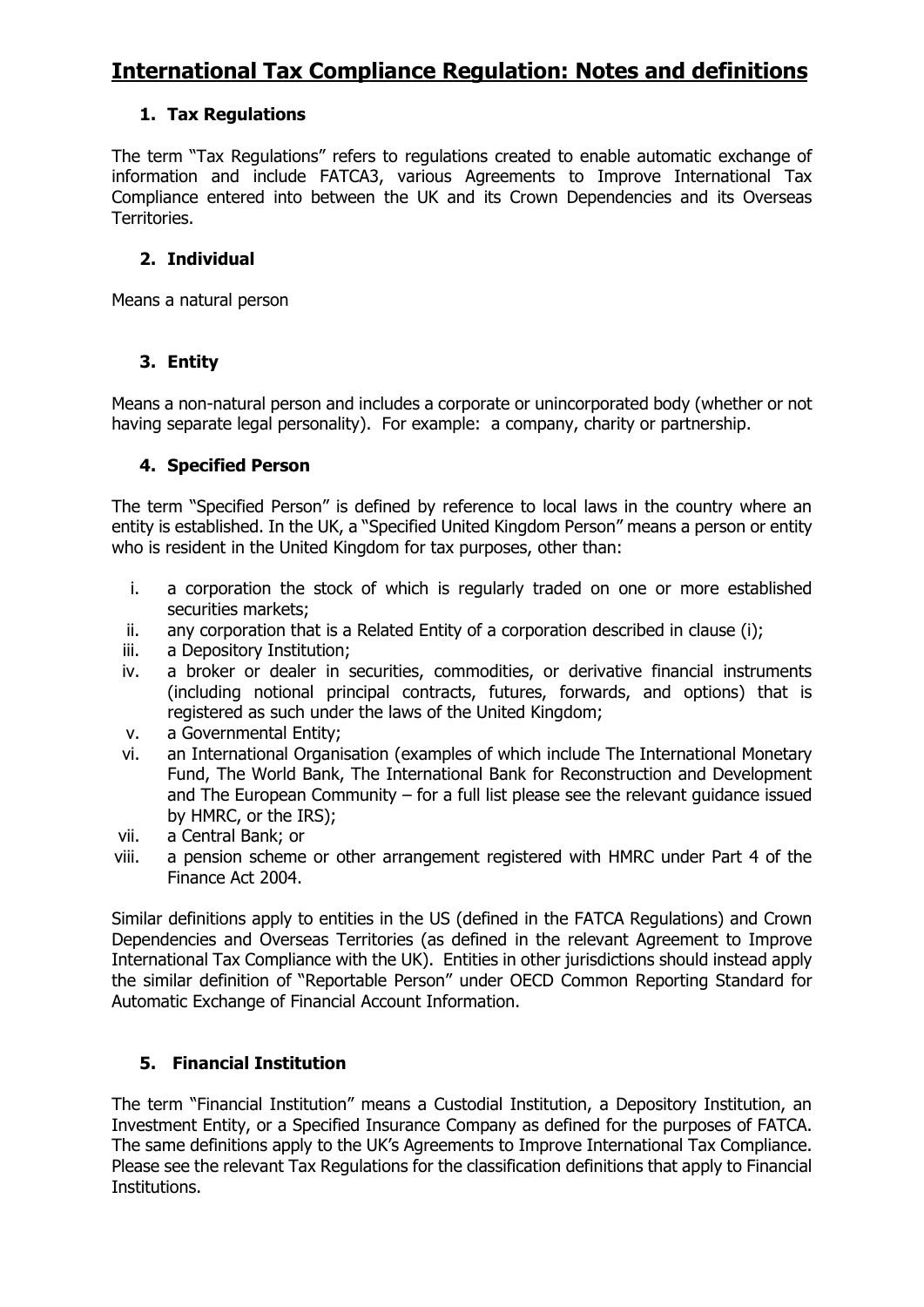# **6. FATCA**

The Foreign Account Tax Compliance provisions (commonly known as FATCA) contained in the US Hire Act 2010.

# **7. Exempt Beneficial Owner**

The term "Exempt Beneficial Owner" means:

- i. a Governmental Entity;
- ii. an International Organisation (examples of which include The International Monetary Fund, The World Bank, The International Bank for Reconstruction and Development and The European Community – for a full list please see the relevant guidance issued by HMRC, or the IRS);
- iii. a Central Bank; or
- iv. a UK registered pension scheme, or non-UK pension scheme falling within the definition of Exempt Beneficial Owner for the purpose of FATCA.

# **8. Active Non-Financial Entity (NFE)**

A NFE is any entity that is not a Financial Institution.

An Active NFE is any NFE that meets one of the following criteria:

- i. Less than 50 per cent of the NFE's gross income for the preceding calendar year or other appropriate reporting period is passive income (such as dividends, interest, royalties, annuities and rent) and less than 50 per cent of the assets held by the NFE during the preceding calendar year or other appropriate reporting period are assets that produce or are held for the production of passive income;
- ii. The stock of the NFE is regularly traded on an established securities market or the NFE is a Related Entity of an entity, the stock of which is traded on an established securities market;
- iii. The NFE is a government, a political subdivision of such government, or a public body performing a function of such government or a political subdivision thereof, or an entity wholly owned by one or more of the foregoing;
- iv. Substantially all of the activities of the NFE consist of holding (in whole or in part) the outstanding stock of, or providing financing and services to, one or more subsidiaries that engage in trades or businesses other than the business of a Financial Institution. However the entity will not qualify as an Active NFE if it functions (or holds itself out to be) an investment fund, such as a Private Equity Fund, Venture Capital Fund, Leveraged Buyout Fund or any Investment Vehicle whose purpose is to acquire or fund companies and then hold interests in those companies as capital assets for investment purposes. In these circumstances the entity will be a passive NFE;
- v. The NFE is not yet operating a business and has no prior operating history, but is investing capital into assets with the intent to operate a business other than that of a Financial Institution; provided that the NFE shall not qualify for this exception after the date that is 24 months after the date of the initial organisation of the NFE;
- vi. The NFE was not a Financial Institution in the past five years, and is in the process of liquidating its assets, or is reorganising with the intent to continue or recommence operations in a business other than that of a Financial Institution;
- vii. The NFE primarily engages in financing and hedging transactions with, or for Related Entities11 that are not Financial Institutions, and does not provide financing or hedging services to any entity that is not a Related Entity, provided that the group of any such Related Entities is primarily engaged in a business other than that of a Financial Institution; or
- viii. The entity is a Non-Profit Organisation.